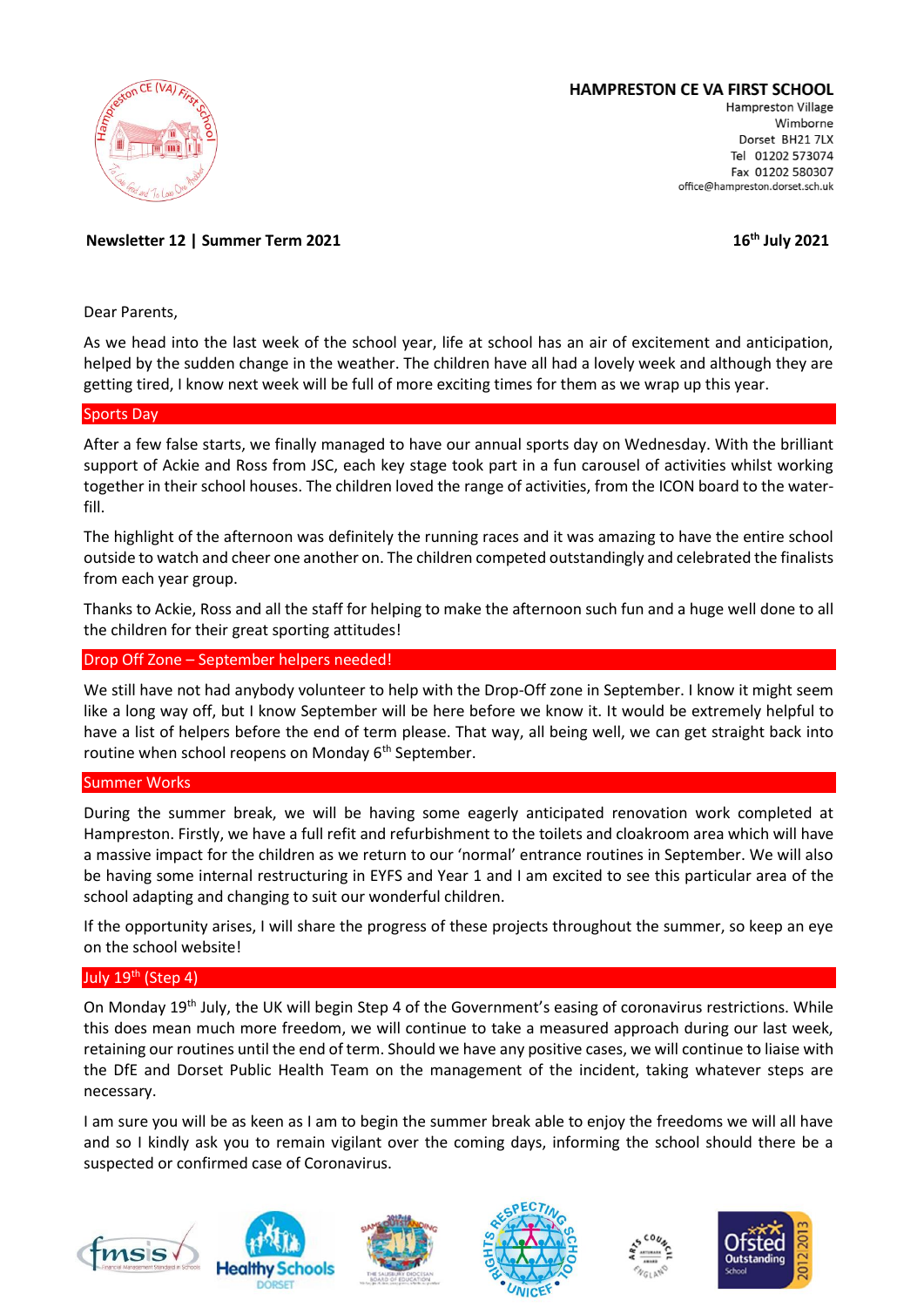#### Challenging Behaviour Information Sessions

Action for Children Dorset are running some free challenging behaviour sessions later on this year. Please see the link below to find out more information and to book your place.

[Challenging behaviour information sessions | Action for Children](https://services.actionforchildren.org.uk/dorset-services/for-parents-and-carers/behaviours-that-challenge-us-workshops/)

What a difference a week can make. From its dreary beginning on Monday and the anguish of England losing – on penalties again – to the blue skies and summer positivity of today, it has been a busy week. As we head into next week and a sense of 'freedom', can I wish you a happy, safe and dare I say, sensible penultimate weekend.

Enjoy the sunshine everyone.

Yours sincerely,

hi Will

**Mr. T. Williams Headteacher**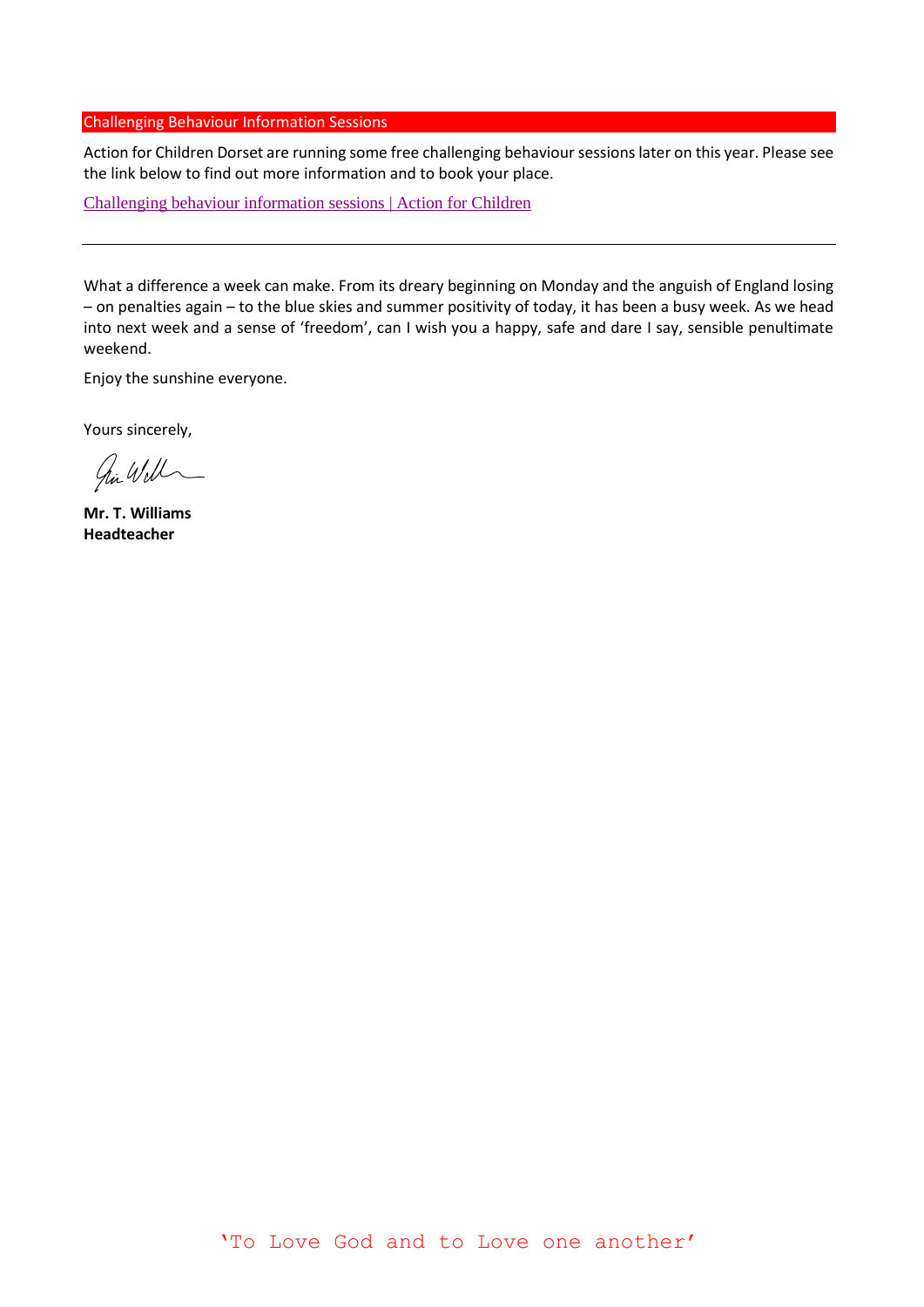# **This Week:**

To help support you at home and to spark conversations about learning, here is what the children have been covering this week.

|                   | <b>English</b>                                                                                                                                                                                                                                                                                                                                                                                                                                                                                                                 | <b>Mathematics</b>                                                                                                                                                                                                                                              |
|-------------------|--------------------------------------------------------------------------------------------------------------------------------------------------------------------------------------------------------------------------------------------------------------------------------------------------------------------------------------------------------------------------------------------------------------------------------------------------------------------------------------------------------------------------------|-----------------------------------------------------------------------------------------------------------------------------------------------------------------------------------------------------------------------------------------------------------------|
| Reception         | This week in reception we carried on with our<br>camping theme and added an ice-cream shop and<br>summer activities to our learning. We designed ice-<br>creams, wrote orders for the ice-cream parlour and<br>even did our end of year phonics assessments.                                                                                                                                                                                                                                                                   | In maths, the children have been learning to measure<br>using capacity. They learnt full, empty, nearly full,<br>nearly empty and half full.<br>We have also been practising forming our numerals<br>accurately when writing them too.                          |
| Year 1            | In literacy this week, we revised exclamation marks<br>and question marks. We had fun varying our tone<br>and expression through some improvised role play<br>and we commented on the different punctuation that<br>could be used to convey our tones. This week we also<br>read The Enchanted Wood by Enid Blyton; the<br>children enjoyed inventing their own lands. They<br>produced some fantastic descriptions!                                                                                                           | This week in maths, we took time to revisit place<br>value. We specifically focused on using dienes as<br>representations for tens and ones. The children<br>successfully made a range of numbers up to one<br>hundred. Thank you for a brilliant week, Year 1! |
| $\sim$<br>Year    | Year 2 have written accurate sentences this week and<br>learned some difficult spellings. We have read<br>together and I am delighted with the progress the<br>class have made this term in reading!                                                                                                                                                                                                                                                                                                                           | In maths we have looked at capacity and<br>temperature and learned to read a scale with<br>accuracy. We have also revised symmetry and<br>pattern - making a beautiful butterfly puppet!                                                                        |
| Year <sub>3</sub> | Year 3 have been working hard on their double page<br>spread of information about India. They are looking<br>very professional! We will be focussing on the<br>remaining words on the Year 3 and 4 spelling list. I<br>would recommend your child keeps a diary of<br>exciting activities they have enjoyed over the<br>summer, to keep them in the habit of writing. They<br>have all come so far with their handwriting, spelling<br>and punctuation and we would like them to begin<br>Year 4 with the same high standards! | In maths, we have been working hard on the 6 and 9<br>times tables. If your child keeps up their times tables<br>practice over the summer holidays, they will find the<br>general maths work much easier in Year 4.                                             |
| Year <sub>4</sub> | This week the children have been focusing on practicing their play. They have been brilliant at acting out the<br>different scenes and singing all of the fantastic songs! Alongside this, the children have been researching and<br>collating information for a presentation and have been practicing their speaking and listening skills by<br>presenting this to the whole class. They have also been preparing different poems, prayers and artworks for<br>our leavers service next week.                                 |                                                                                                                                                                                                                                                                 |